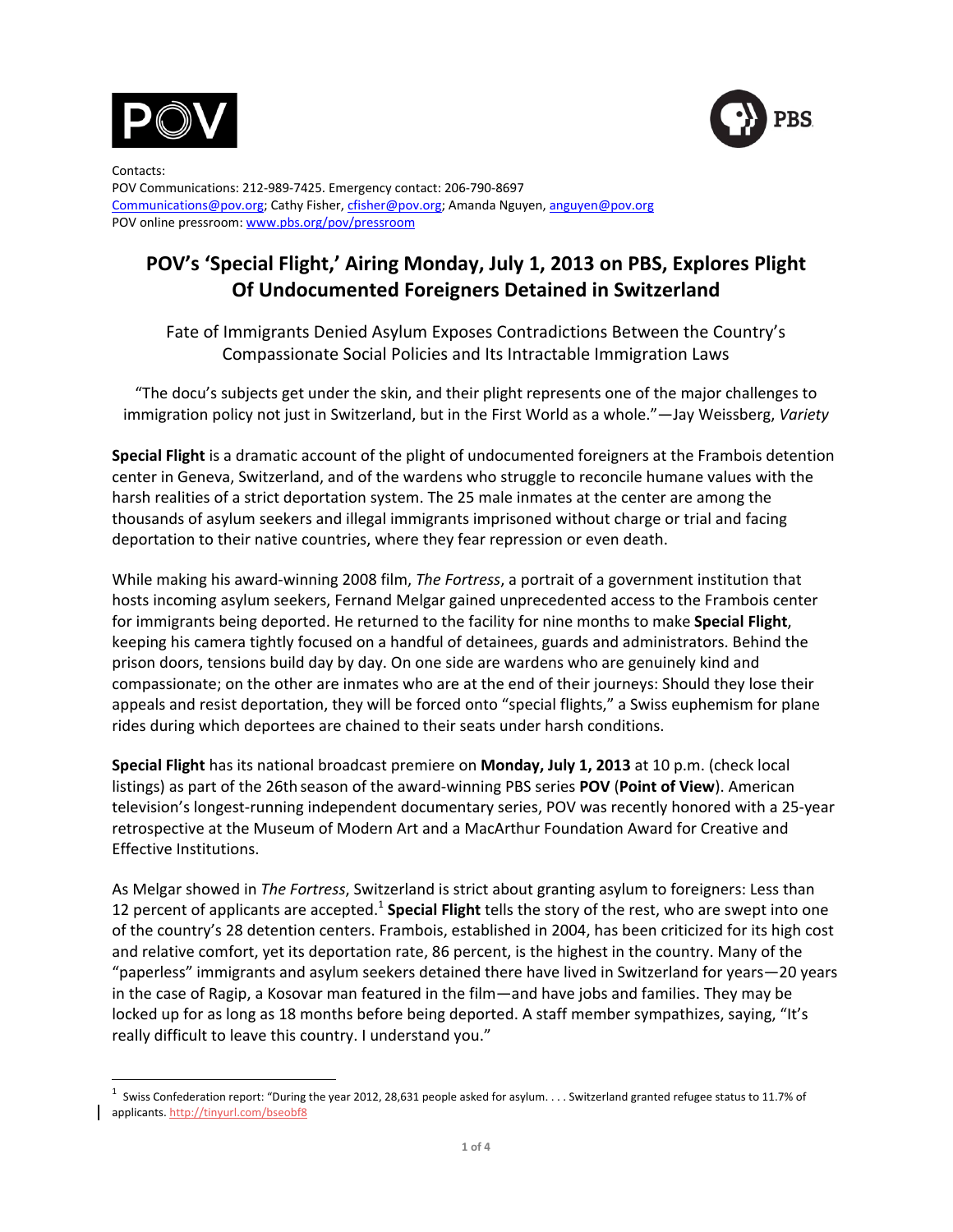So begins the disconnect between the Frambois wardens, with their dedication to procedure and humane treatment of their charges, and the prison's frightened and angry inmates. Certainly, conditions at Frambois are good. The men are well-fed, have plenty of games, sports, music and television to occupy them and may leave their cells for 11 hours a day. They get paid nominally for their work (although Serge, a Congolese asylum seeker later deported via special flight, feels that food and lodging are payment enough). They are able to receive visitors without a window separating them and may hug, kiss and cry with their wives and children. The close-knit staff, anxious to keep the inmates comfortable and calm, treats them with sincere compassion.

Behind these amenities, however, an inexorable process grinds on. As final appeals are exhausted, the wardens strive to keep up the prisoners' spirits, knowing most will lose. "Everything will go well," Frambois director Jean-Michel Claude tells a new inmate, "but in the end, you'll all leave."

The men are given two choices if their appeals fail. They can willingly get on planes to their native countries and arrive free and unannounced. If they refuse to board, they will return to the prison and later be handcuffed, helmeted, tied to chairs and forcibly loaded onto planes for special flights that can last as long as 40 hours, then handed over to local police upon landing. Many refuse the first choice, to the puzzlement of their jailers. Jeton, a Roma from Kosovo who grew up in Europe and spent several years in Switzerland, was planning his wedding when he was picked up on the motorway. He is convinced he will be killed in the country he hardly knows anymore, explaining his refusal to go voluntarily by saying, "Better to live a couple more days."

Things go differently for Congolese prisoner Pitchou. He is fervently praying aloud when a guard sits him down to read an official letter from the government. Pitchou can hardly believe what he is hearing: He is about to be released. "Thank you, oh Lord, thank you!" he exclaims. He tells the other inmates, "Your day will come, too, you understand?" Still incredulous, he even asks a warden, "Are you still cross with me?" and embraces him warmly.

Then the time arrives that so many have known would come, but still dread: Five men will be going home on a special flight. The staff chooses the best time to break the news, and one by one the men are given notice and the required physical checkups, along with the staff's heartfelt wishes for a better future. Anger has given way to resignation as the inmates quietly submit to the final procedures. They are soon en route to their home countries.

But there is shocking news: 29-year-old Nigerian Joseph Ndukaka Chiakkwa has died at the airport, an event witnessed by Julius and Emanuel, rejected asylum seekers from Frambois also en route to Nigeria. It turns out, according to Swiss media, that "this is not the first tragic ending to an expulsion," and deportees were being roughly handled, tightly bound to chairs and masked. Some have suffocated or choked. "I couldn't even lift my hands or turn my back," Julius attests. "I couldn't move; I couldn't walk." Special flights are suspended until further notice. Frambois' director, Jean-Michel, clearly shaken, promises "to request and obtain humane treatment of expulsed people, because I'm not proud to be Swiss after these events. I'm not."

"If it had been a Swiss citizen who died yesterday, all hell would be loose," one inmate says ruefully. "To deport someone, there is no need to kill them." "It's the police that killed the person," prisoner Wandifa avers. "That's what the director has just said. Things will change because of this." Ralph tells his Swiss jailers, "We just tried to find a better future here. Why? Because you came to Africa and destroyed everything, leaving wars behind. So we came here to seek a better life because we're human beings like you." One angry detainee asks, "Why do you treat people that way? I implore you! This is not right."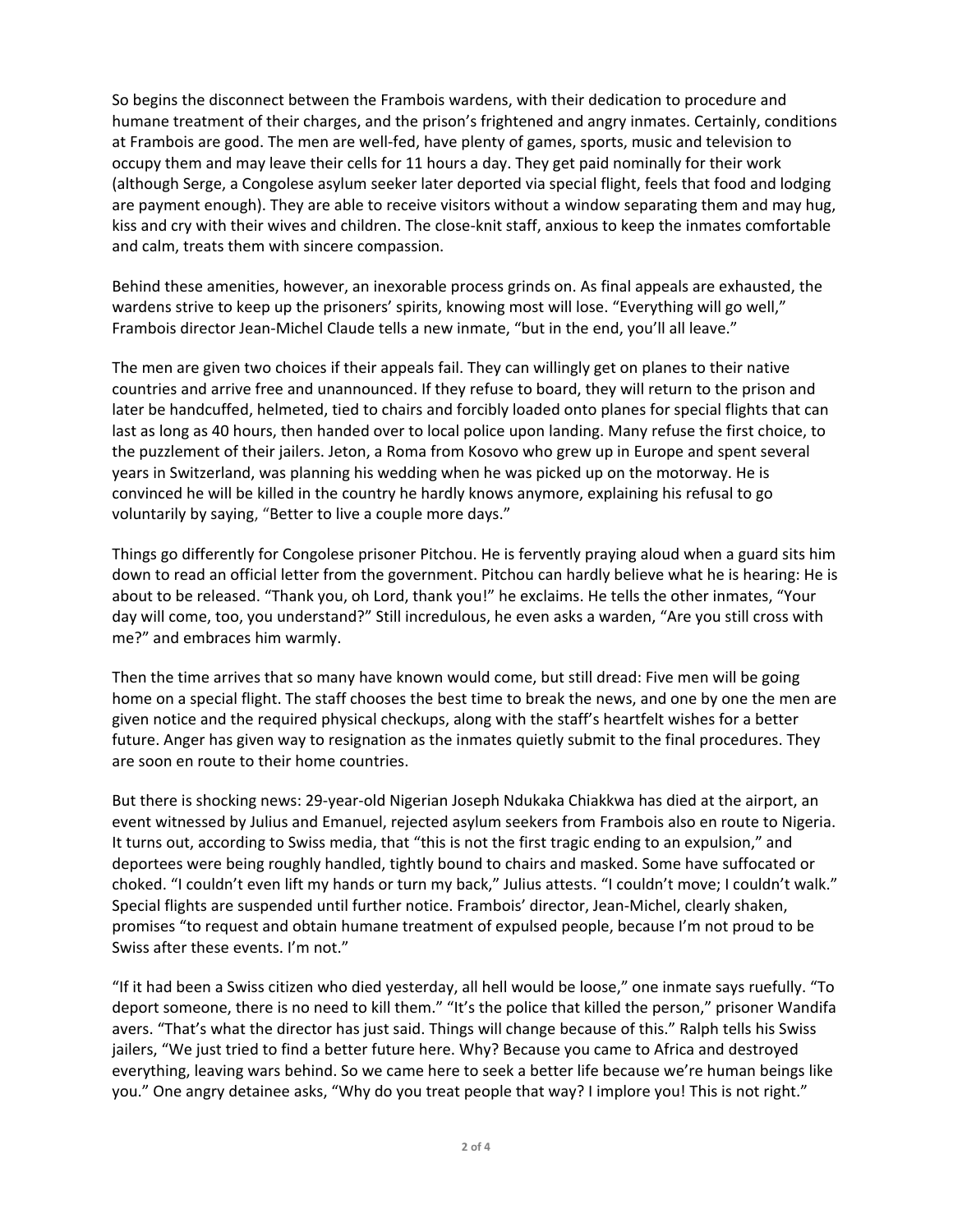Special Flight is an intimate and heart-wrenching exposé of the contradictions between Switzerland's Western ideals and the rule of law that many of its citizens may not fully grasp. It gives audiences of all nationalities an opportunity to gain greater understanding of the people who seek freedom and a better life in a foreign country—and those who must implement the law and turn them away.

"In the discussions that followed screenings of *The Fortress*, it struck me that the public was largely unaware of how the continual hardening of the laws on asylum and foreigners affects innocent human beings," says filmmaker Fernand Melgar. "One hundred fifty thousand paperless migrants live in Switzerland. The vast majority of them work and pay taxes. They look after our elderly, care for our children and clean our flats and hospitals. Both unsuccessful asylum seekers and undocumented immigrants live with a sword of Damocles dangling over their heads: They may be arrested at any moment, imprisoned for months or years and deported from Switzerland without any form of trial.

"After obtaining the authorization to film at Frambois, I spent a lot of time with the inmates," he continues. "Gradually, I gained their trust and they started confiding in me. Feeling rebellious and forgotten by the outside world, almost all of them agreed to participate. They knew that it was not going to change their personal situations, but it was a way for them to be heard."

Special Flight is a production of Climage in association with Radio Télévision Suisse (RTS) and ARTE  $G.E.I.E.$ 

# **About the Filmmaker:**

# **Fernand Melgar, Director, Producer**

Fernand Melgar, the son of Spanish unionists exiled to Tangiers, Morocco, was smuggled into Switzerland by his parents in 1963, when he was 2 years old. In the early 1980s, he cut short his business studies and co-founded Le Cabaret Orwell in Lausanne, a nightspot that became a mecca for Frenchspeaking underground culture. Also in Lausanne, he later established the internationally renowned rock music venue La Dolce Vita.

Melgar became a self-taught freelance film director and producer, beginning with experimental films and interviews for television in 1983. In 1985 he joined the collective Climage, under whose auspices he has produced a dozen documentaries, many about immigration and identity. His documentary *EXIT: The Right to Die* won the prestigious 2006 EBU Golden Link Award for best European co-production and the 2006 Swiss Film Prize. In 2007, Melgar won the screenplay competition of Télévision Suisse Romande (French-speaking Switzerland's main broadcaster). In 2008, his documentary *The Fortress* won a Golden Leopard at the Locarno International Film Festival. Melgar has edited several of Jacqueline Veuve's films, including *Journal de Rivesaltes 1941-1942*, awarded the 1998 Swiss Film Prize.

# **Credits:**

| Director/Producer: |
|--------------------|
| Cinematographer:   |
| Sound:             |
| Editor:            |
| Music:             |

Running Time: 56:46

# **POV Series Credits:**

Executive Producer: Simon Kilmurry Co-Executive Producer: Co-Executive Producer:

Fernand Melgar Denis Jutzeler Christophe Giovannoni Karine Sudan Wandifa Njie